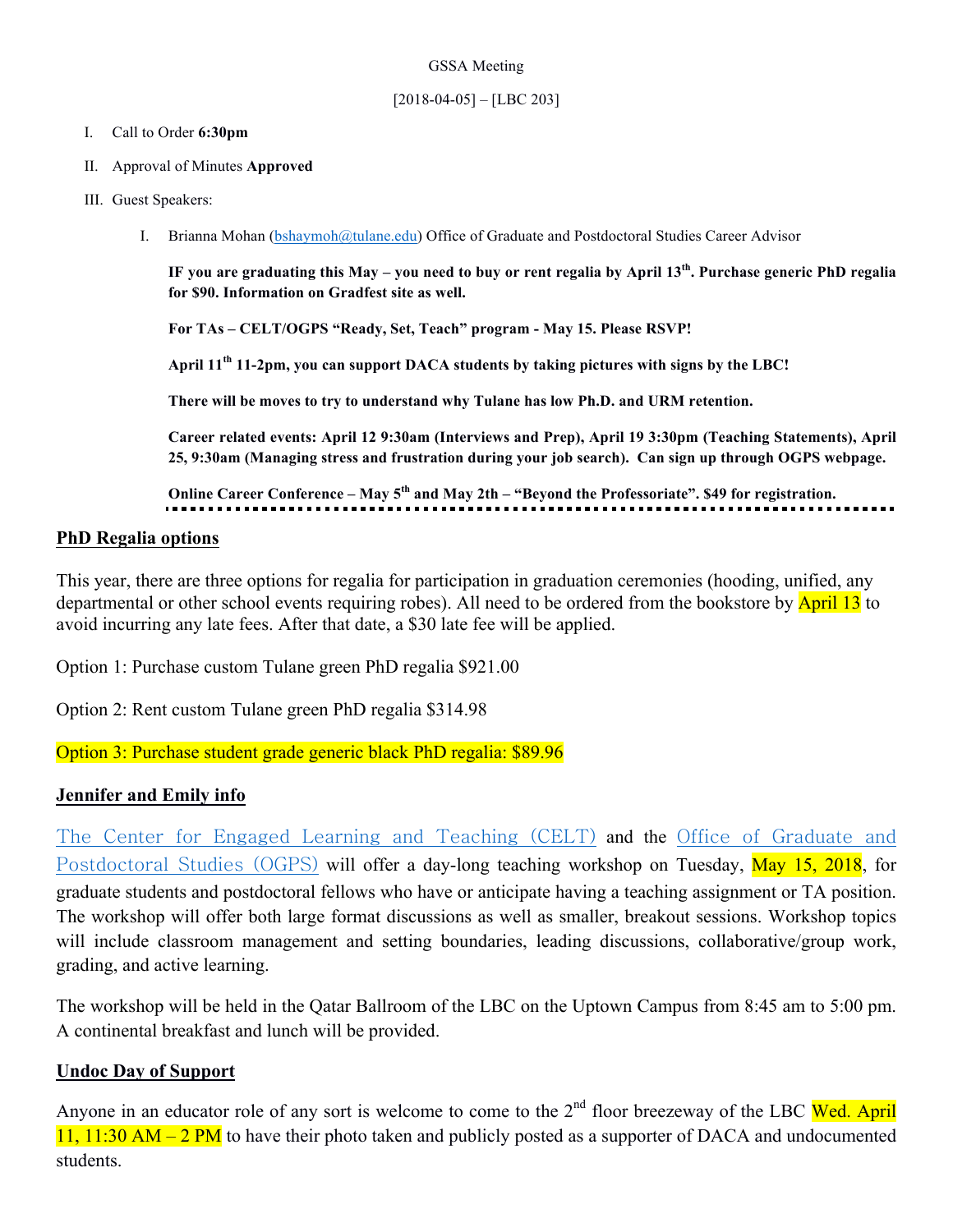# **Retention**

Tulane is aware that we need to improve our retention rates in our PhD programs, especially for our underrepresented populations. No specific efforts, programs, etc.are being rolled out, but GSSA will likely be asked for input in the future.

# **Career events**

*Interview Skills and Preparation* Thursday, 4/12, 9:30 – 10:30 AM

*Teaching Statements for Academic Positions – led by Dr. Ana Lopez* Thursday, 4/19, 3:30 – 4:30 PM

*Managing Stress, Anxiety, and Frustration During Your Job Search – led by Ramon Zelaya (CAPS)* Wednesday, 4/25, 9:30 – 10:30 AM

# **Register for workshops on the OGPS main page.**

**Beyond** Professoriate **the Professoriate** Online Career Conference May 5 and 12. \$50 if you register by 4/14

- IV. Officer Reports
	- I. President Lydia Crawford (lcrawfo2@tulane.edu)
		- A. Faculty Award winners:
			- I. SLA: Faycal Falaky from French and Italian
			- II. SSE: Quincy Brown from Biomedical Engineering
		- B. Travel Deadline April 15<sup>th</sup> **This is for summer conferences remind your constituents! We will not send an email to all students.**
		- C. Representative transitions reminder teach new reps about responsibilities
		- D.Versatile PhD Ask Me Anything
			- I. Dr. Fatimah Williams (Cultural Anthropology, 2011) and Dr. Thi Nguyen (Neuroscience, 2010)

April 17-19, 2018 participate anytime during the 3 days

Start here: https://versatilephd.com/ama

- E. Elections
	- I. President
		- I. Nomination: Ted Sawyer

#### **0 opposed, 0 abstain, 31 approve**

- II. Vice President
	- I. Nomination: Evan Wells

#### **0 opposed, 0 abstain, 31 approve**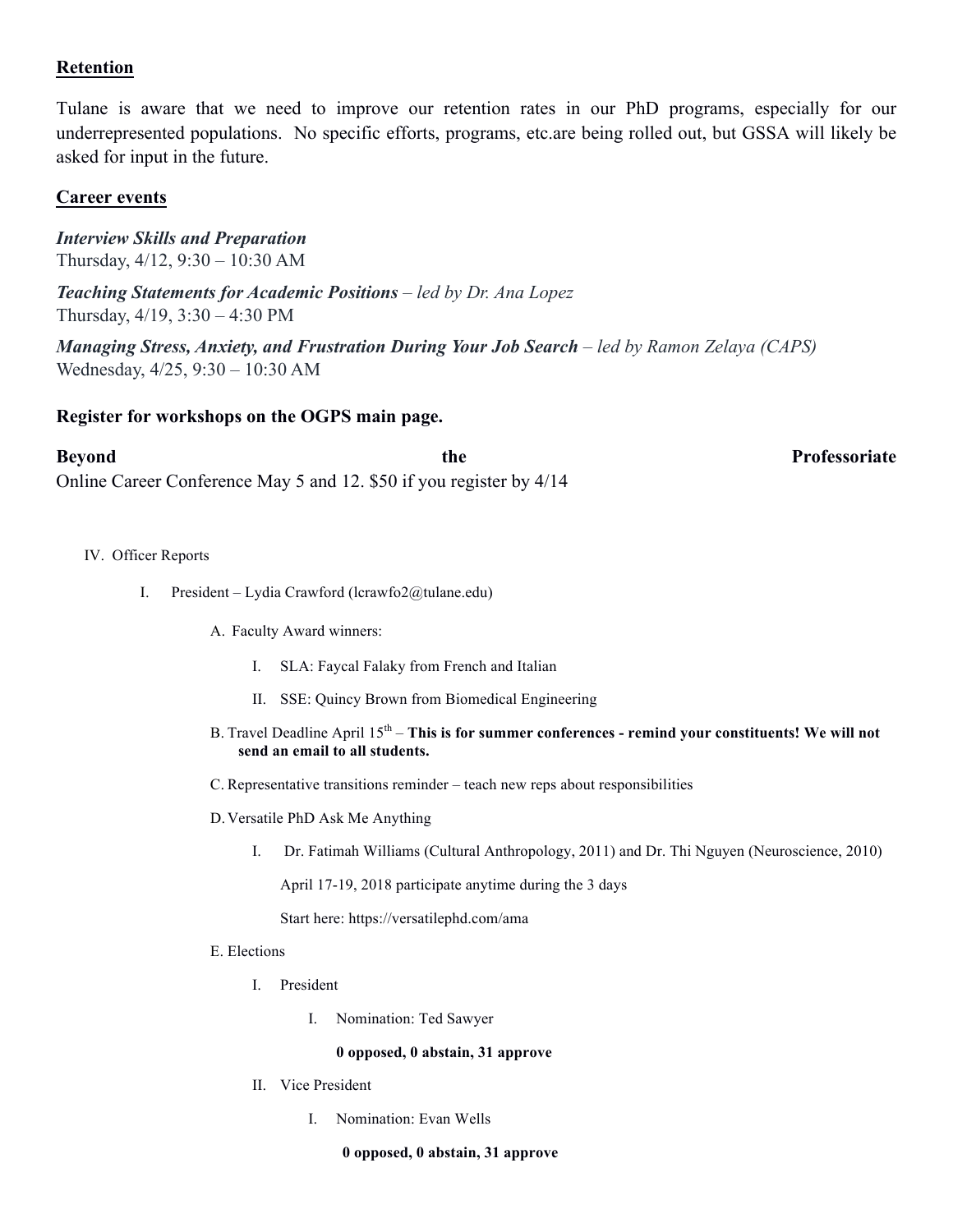- III. Treasurer
	- I. Nomination: Bree Sullivan

#### **0 opposed, 0 abstain, 31 approve**

- IV. Secretary
	- I. Nomination: Sarah Khalil

#### **0 opposed, 0 abstain, 31 approve**

- II. Vice President Davette Gadison (dgadison@tulane.edu)
	- A. Crawfish Boil April  $13<sup>th</sup>$  6pm in the Academic Quad
	- B. Trivia April  $19<sup>th</sup> 5:00pm$  (trivia starts at 5:30pm)
- II. Treasurer Robyn Brooks (rbrooks3@tulane.edu)

#### **There are packets outside Jennifer O'Brien's room because they are not filled out correctly!**

A. Budget for 2018-2019

| <b>Item</b>                   | New % budget |
|-------------------------------|--------------|
| <b>Operating Supplies</b>     | 3.5%         |
| Honoraria                     | $2.0\%$      |
| Entertainment                 | 42.0%        |
| Misc Meeting Expenses         | $6.0\%$      |
| Domestic Transportation       | 20.0%        |
| Domestic Lodging/Other        | 20.0%        |
| <b>Visiting Professionals</b> | $6.50\%$     |

## **0 opposed, 0 abstain, 31 approve**

- B. Currently, we have -\$899.02 in the bank for events
- C. We have \$2884.53 in speaker funding
- D. Thus, \$1985.51 total left
- E. Event Requests

| Department | Event Title | Date | Amount<br>Requested | Expense | Expected<br>Attendance | Per<br>person |
|------------|-------------|------|---------------------|---------|------------------------|---------------|
|            |             |      |                     |         |                        |               |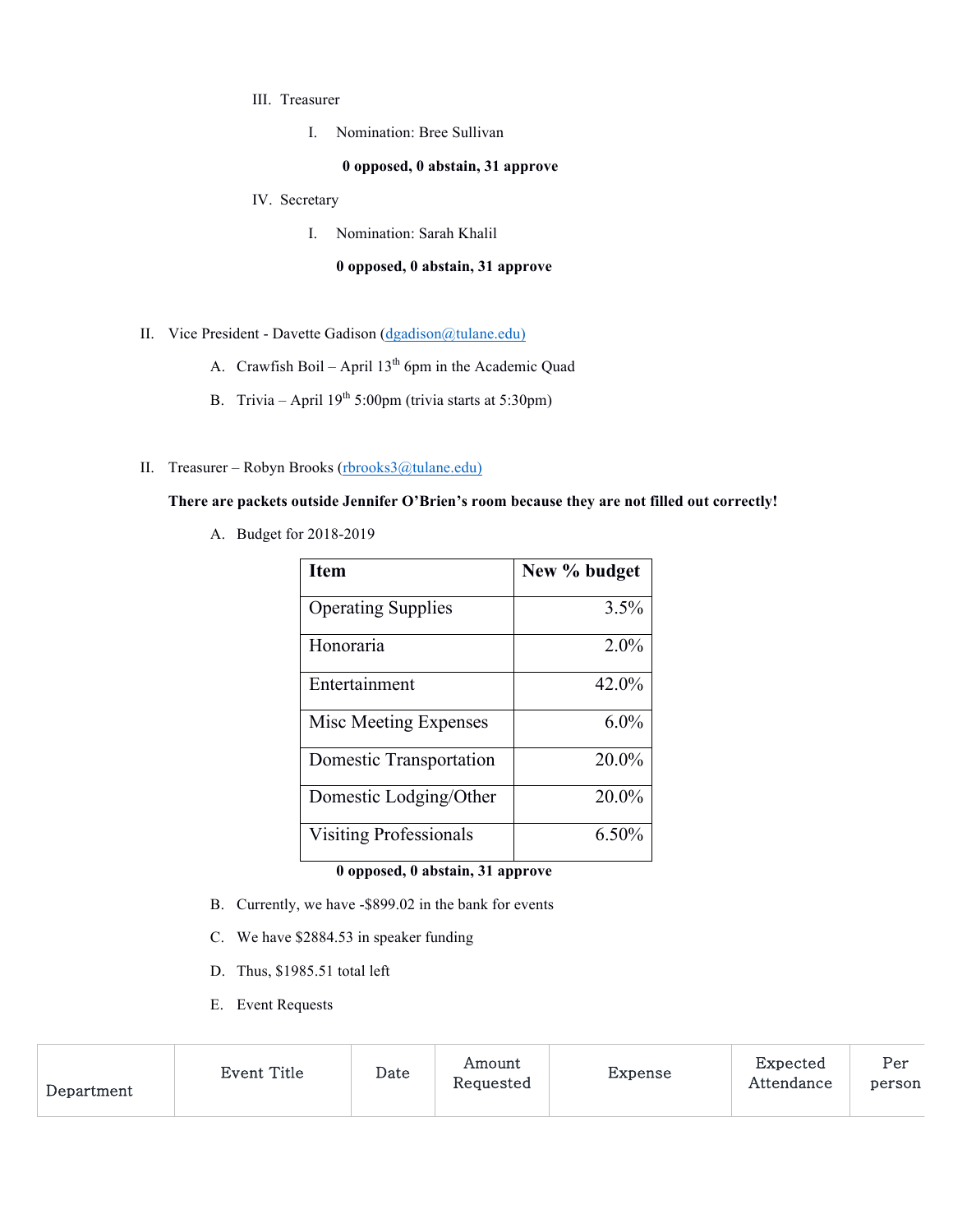| &<br>Cell<br>Molecular<br><b>Biology</b>     | $CMB - ATCG$<br><b>Business Meeting</b>              | 4/12/18 | \$150 | Food and non-<br>alcoholic beverages                                     | 12 | \$13 |
|----------------------------------------------|------------------------------------------------------|---------|-------|--------------------------------------------------------------------------|----|------|
| &<br>Chemical<br>Biomolecular<br>Engineering | CBE end of semester<br>party                         | 4/28/18 | \$250 | Cane's chicken<br>fingers, Snack, and<br>soft drink                      | 35 | \$7  |
| Computer<br>Science                          | Careers After<br>Graduate School<br>Panel Discussion | 4/26/18 | \$250 | Hors d'oeuvres<br>spread from Olive<br>Blue                              | 30 | \$8  |
| Psychology                                   | End-of-Year Psych<br>Picnic!                         | 5/12/18 | \$553 | Catering from Whole<br>Foods, Water from<br>CVS, Balloons from<br>Amazon | 45 | \$12 |

# Total  $$1203$  (\$650 without the over \$250 requests)

Motion to approve all events under  $$250 - 0$  opposed, 0 abstain, 31 approve

Motion to fund all events under \$250 - 0 opposed, 0 abstain, 31 approve

## Psychology Budget:

| ltem                                                                                                                                                             | Vegan or Vegatarian                         | Size/Quantity                                           |    | Serves Source                                                       | <b>Price</b>                  |
|------------------------------------------------------------------------------------------------------------------------------------------------------------------|---------------------------------------------|---------------------------------------------------------|----|---------------------------------------------------------------------|-------------------------------|
| <b>Cheese Plate</b>                                                                                                                                              | Vegetarian                                  | Small                                                   |    | 15 Whole Foods                                                      | \$60                          |
| <b>Mediterranean Feast</b>                                                                                                                                       | Vegetarian                                  | <b>Medium</b>                                           |    | 30 Whole Foods                                                      | \$70                          |
| Miniature Empanadas (Spinach)                                                                                                                                    | Vegetarian                                  | Small                                                   |    | 15 Whole Foods                                                      | \$48                          |
| Grilled Asparagus and Portabello Salad                                                                                                                           | Vegan                                       | 3 <sub>lbs</sub>                                        |    | 12 Whole Foods                                                      | \$36                          |
| Mac & Cheese                                                                                                                                                     | Vegetarian                                  | 3 <sub>lbs</sub>                                        |    | 12 Whole Foods                                                      | \$18                          |
| Whole Wheat Penne with Tomato, Spinach and Garlic                                                                                                                | Vegan                                       | <b>Half Pan</b>                                         |    | 12 Whole Foods                                                      | \$30                          |
| Petite Baguette Sandwiches (Roast Beef, Ham, Chicken<br>Salad, Smoked Turkey, and Portabello Mushroom)<br><b>Fruit Plate</b><br><b>Sweet Bites Tray</b><br>Water | Vegetarian available<br>Vegan<br>Vegetarian | <b>Medium</b><br>Medium<br><b>Medium</b><br>3x 24-packs |    | 30 Whole Foods<br>15 Whole Foods<br>30 Whole Foods<br><b>72 CVS</b> | \$110<br>\$50<br>\$75<br>\$10 |
| <b>Blue and Green Balloons</b>                                                                                                                                   | --                                          |                                                         | -- | Amazon                                                              | \$20                          |
| Utensils/Plates                                                                                                                                                  | --                                          | provided by WF                                          | -- | --                                                                  | $\overline{\phantom{a}}$      |
| Taxes                                                                                                                                                            |                                             |                                                         |    |                                                                     | \$26                          |
| Total                                                                                                                                                            |                                             |                                                         |    |                                                                     | \$553                         |
| <b>Number of Attendees</b>                                                                                                                                       |                                             |                                                         |    |                                                                     | 45                            |
| <b>Amount Per Attendee</b>                                                                                                                                       |                                             |                                                         |    |                                                                     | \$12.30                       |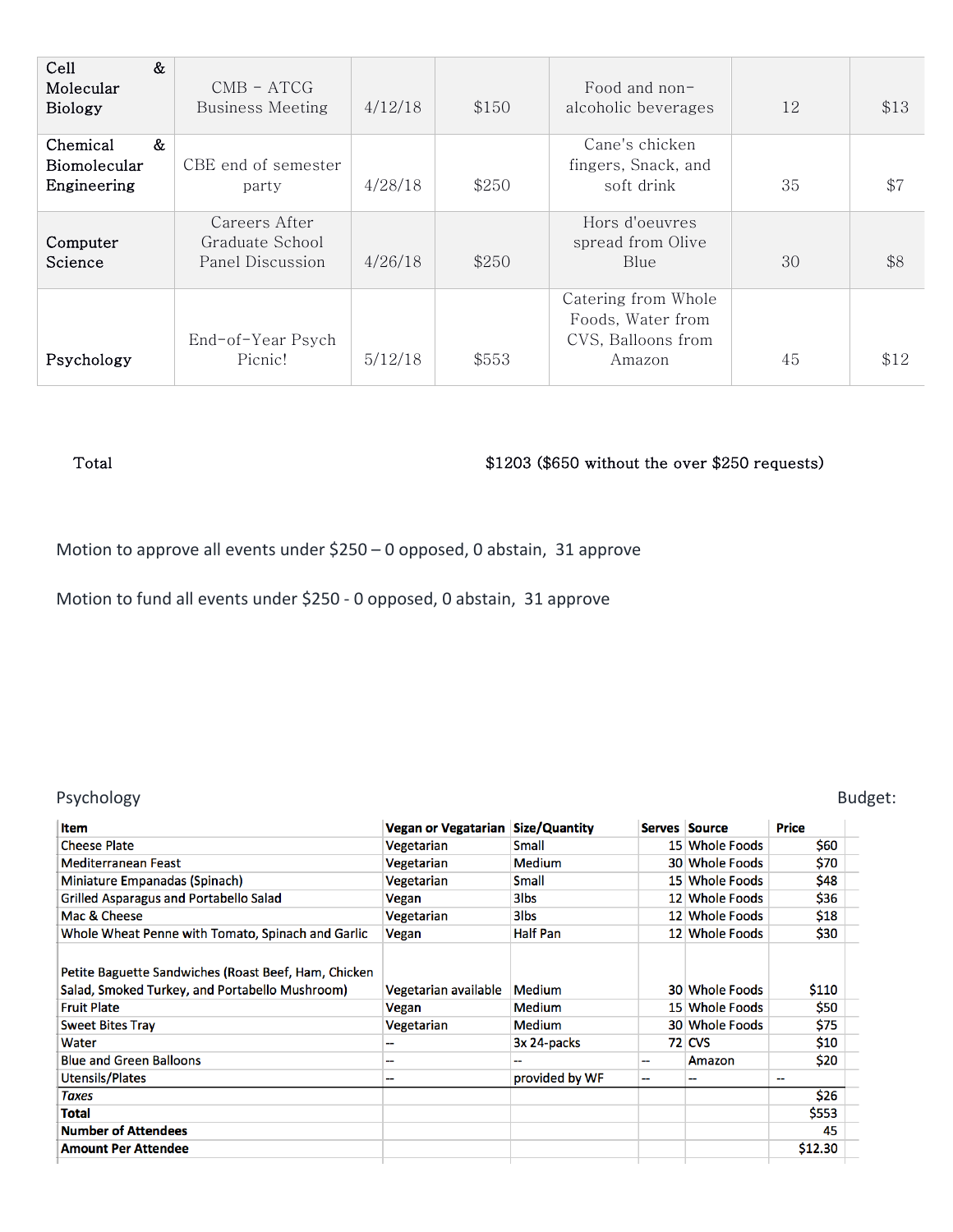III. Secretary – Sarah Khalil (skhalil@tulane.edu)

#### V. New Business

I.

II.

#### VI. Old Business

I. SSE Stipend Committee Update

**SLA stipend committee has not met yet – will continue and present at next meeting or Fall**

**SSE – Met with the associate dean of SSE multiple times. SSE gets a certain amount of \$ for TA stipends, and it gets passed on as a lump sum to departments. Departments can play with that money as they want.** 

**Document will be shared below. Please share the WHOLE DOCUMENT when sharing this information, including the talking points.** 

**Committee determined it will be a multi-year approach in order to get SSE to raise the TA stipend. Also, Dean's will want you to start working at the departmental level to raise your stipends.** 

**Document on how to go about to petition stipend raise also attached.**

**SSE stipend committee is now dissolved.** 

#### II.

## VII. Announcements

- I. WISE will have a game night Stern 2002 5-7pm, April  $12<sup>th</sup>$
- II. Anthropology Colloquium Dinwiddie 102 4pm Migrations in the Caribbean

#### VIII. Adjournment **7:13pm**

# **SSE Stipend Committee**

Steps to take to your department (if you choose to):

- 1. Compare to peer institutions important for competitive recruitment, important to admin
	- a. Duke
	- b. Vanderbilt
	- c. Washington University in St. Louis
	- d. Rice
	- e. Emory
	- f. Carnegie Mellon
	- g. Wake Forest
	- h. University of Miami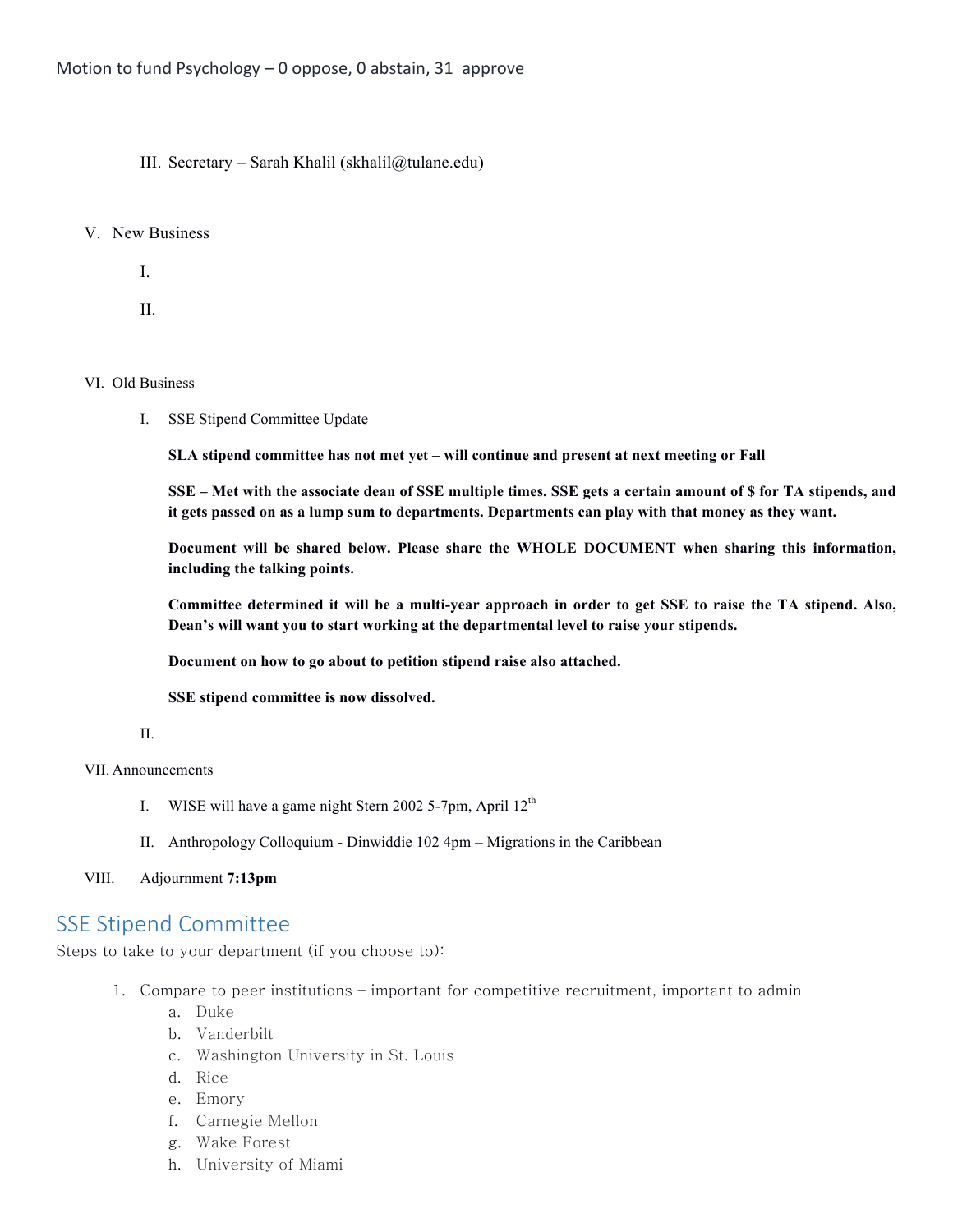- i. George Washington
- 2. Compare TA stipend to RA stipend and fellowships (within your department)
	- a. Important within department/to faculty
- 3. Determine cost of living in New Orleans
	- a. Fair-market rent prices have increased 12% from 2011-2014, making New Orleans a top 10 city for increased cost of living
	- b. rated as one of the 'worst places to live' by Business Insider in 2017 due to the rising cost of living
	- c. 2017 Cost of living: \$23,482 (MIT)
- 4. Brainstorm possible sources of income
	- a. 4+1 programs, endowments, chair level petition to dean
	- b. Note about endowments: most endowments pay out approximately 5%
- 5. Approach your department liaison or chair (as appropriate by department)
	- a. Can be done as formal letter and followed by in person conversation
	- b. Be specific in your request (e.q. summer stipend, exact salary number, etc)
- 6. Follow up: keep it at the forefront of your department's mind
	- a. This is a multi-conversation process

2% raise going to TA lines next year

SSE level raises:

complicated because of how far in advance SSE level budget is put together

Would need all SSE departments on board with plan

If you share the historical TA levels, please include entire document. The notes at the bottom were an important aspect of us receiving the information, and we want to respect departments' comments.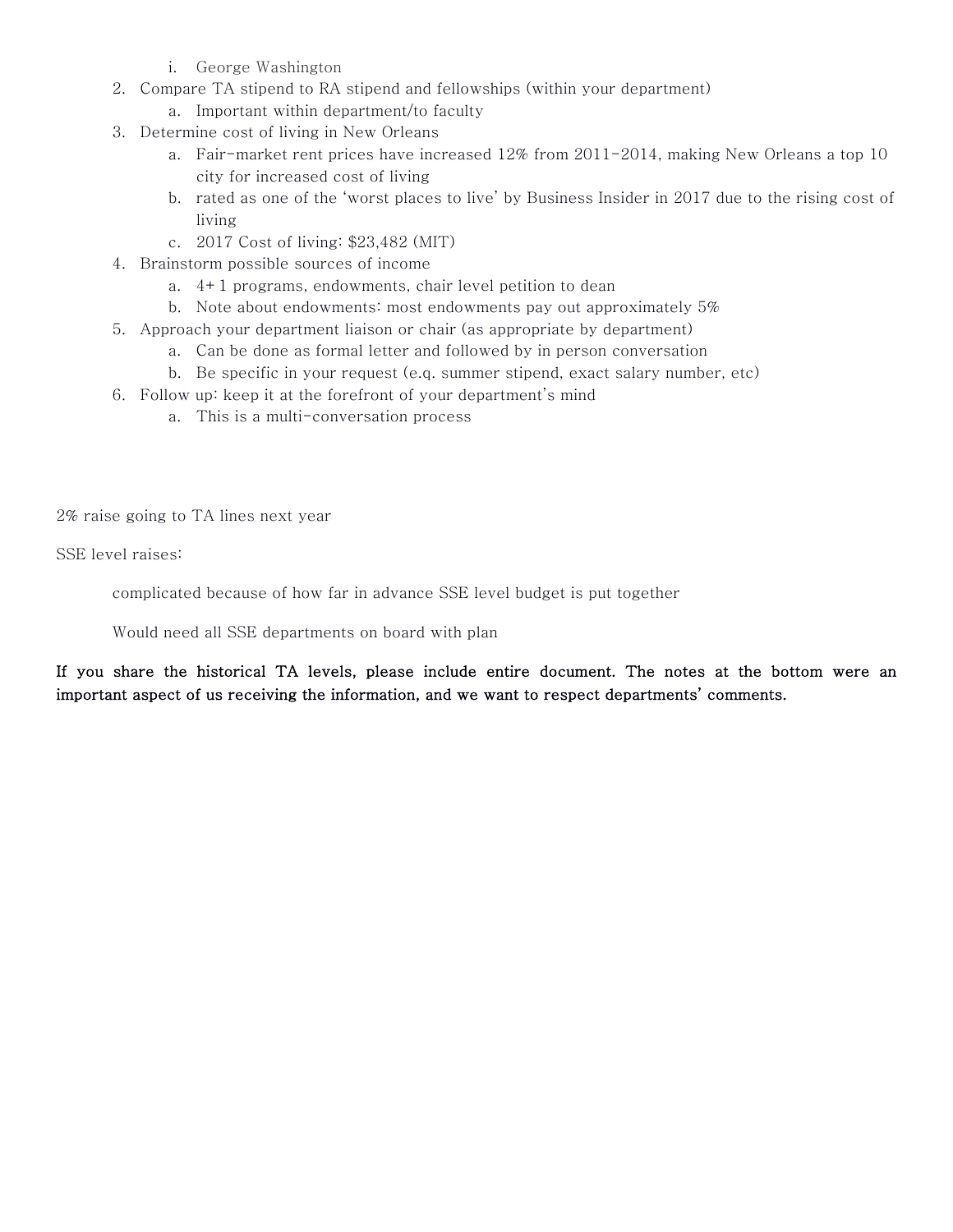

Dear Tulane University Department of Ecology and Evolutionary Biology Faculty:

We, the EEB graduate students, have been grateful and impressed with the receptiveness that you have shown in the past regarding issues we've presented before you. We truly appreciate the steps you've taken to re-invent our qualifying exams. include us in evaluating prospective hires, and inform us of our teaching assignments as soon as possible. We now hope that you will be similarly receptive in addressing an incredibly pertinent problem - teaching assistant stipends. The current stipend that EEB Ph.D. students earn is low relative to local cost of living expenses and as such it presents two main issues. First, it creates a financial burden for Ph.D. students, and second, it makes our program uncompetitive in comparison to similar programs and departments.

Before taxes, the current TA stipend is \$20,800 paid over 9 months; this totals \$18,600 after taxes. The EEB TA stipend has been stagnant for over 7 years, while during that same time the cost of living in New Orleans has increased significantly. The cost of housing plays an important role in driving the overall cost of living in metropolitan areas<sup>1</sup>. and increasing rent prices have driven sharp increases in the overall cost of living in<br>New Orleans<sup>1,2</sup>. Fair-market rent prices have increased 12% from 2011-2014<sup>3</sup>, making New Orleans a top 10 city for increased cost of living and, as a result, was rated as one of the 'worst places to live' by Business Insider in 2017 due to the rising cost of living<sup>2</sup>. This increasing cost of living in New Orleans is not reflected in our graduate student stipends, which creates a financial burden graduate students must bear. The Massachusetts Institute of Technology calculated the living wage for one adult living in Orleans Parish, LA to be \$23,482<sup>4</sup>. Our stipend wage is starkly below the wage needed to pay the basic costs of living in this region. Because of this we often find ourselves unable to save for emergencies or for the future. Many of us do not have dental or eye insurance because they are not included in our Tulane student insurance plans and are too costly to purchase separately. Some of us have families that depend on us. While we love what we do and we are fortunate to be here to work with all of you, we have all felt financially unstable and stressed during our tenure in EEB. These difficulties are exacerbated during the summer months, when the majority of us do not receive any income.

Furthermore, the low TA stipend creates an uncomfortable dynamic between those graduate students on TAship and those that are on Fellowship. BOR Fellows receive \$30,000 over 12 months, while NSF GRFP Fellows now receive \$34,000. In addition to working towards their dissertation, students on TAship teach and grade for classes, but are paid over 30% less. It should be noted that any student that has already completed a masters is ineligible for the GRFP. This discrepancy in pay between graduate students is, simply put, unfair.

Secondly, the current TA stipend makes our program uncompetitive in comparison to other departments and programs. When compared to other departments in Tulane's School of Science and Engineering, our department's TAs makes considerably less (Table 1), even among departments of similar size, such as Earth and Environmental Science. Similarly, when compared to other EEB departments of institutions of the same rank, our department pays TA substantially less (Table 2). In our view, the current stipend offered to TAs will begin to impact the quality of applicants our program is able to attract and the quality of students that will accept positions in our department. This will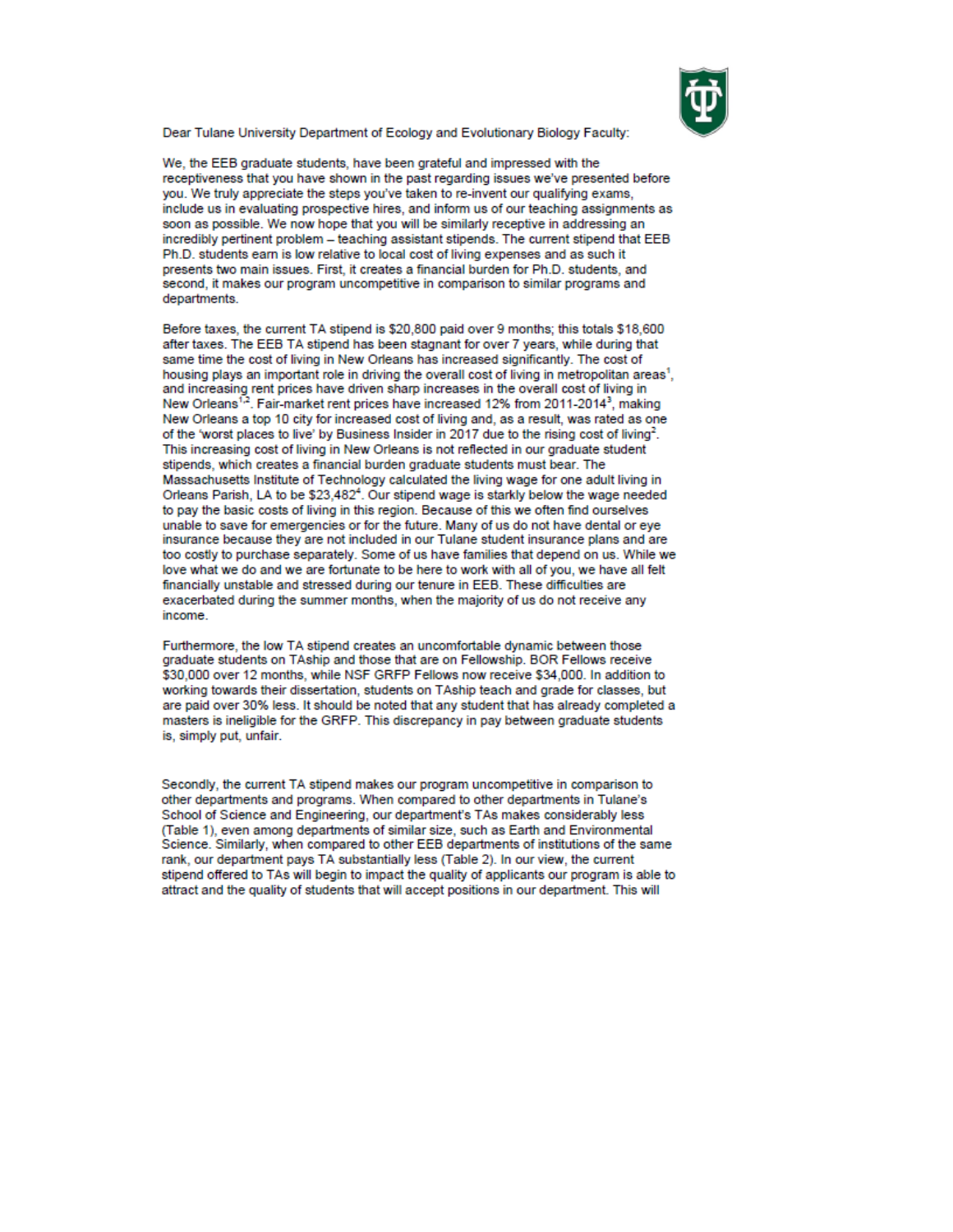likely begin to impact the department in the coming years considering the BOR Fellowship will no longer be available as a recruiting tool that attracts top students.

The Strategic Plan for EEB for 2012 - 2022 that was reviewed by the EEB faculty and the SSE Dean outlined under the 'future objectives and needs' section that a goal of the department is to increase TA stipends to match those of national competitors in order to attract the best graduate student candidates. In the same vein, the review of our EEB department in 2015 by an external examiner appointed by the Provost's office cautioned that the EBB stipend might be a serious problem for recruitment, especially considering the 'low and inconsistent use of summer salary for graduate students'. The reviewer suggested collecting data on applicants who did not accept positions at Tulane and on stipends at similar departments in other universities. The results of these data should then be used to determine if stipends are sufficient to attract top students. While we do not have access to past applicants' information, the figures we provide (Table 1 and 2) show that our stipend is well below peer programs.

We are asking you to take steps forward in helping us solve these issues. We are hopeful that our department can increase transparency in explaining how TA stipends are decided across departments within SSE and what happens to EEB TA funding when students in our department are awarded fellowships through programs such as the NSF GRFP. We are also asking that our TA stipends increase so that we receive the average stipend that other departments in SSE receive - \$27,000 paid over 12 months. While we understand that no faculty member in EEB can make the final decision in increasing our stipend, we ask that you advocate for us and take this issue to the provost and dean.

We thank you for the consideration of our opinions and we look forward to your response.

**Best EEB** graduate students

<sup>1</sup> Florida, Richard, 2014, Cost of Living is All About Housing, City Lab: The Atlantic Monthly Group.https://www.citylab.com/equity/2014/07/cost-of-living-is-really-all-abouthousing/373128/

<sup>2</sup> DePiertro, Andrew. 2017. 10 US Citied Where it's Becoming More Expensive to Live Comfortably. Business Insider. http://www.businessinsider.com/us-cities-where-cost-ofliving-is-rising-the-fastest-2017-6/?IR=T/#10-new-orleans-1

<sup>3</sup> Wallace, Nick. 2015. Top 10 Cities with the Largest Rent Increases. Smart Asset. https://smartasset.com/mortgage/top-10-cities-largest-rent-increases

<sup>4</sup> Glasmeier, Amy. 2017. Living Wage Calculator for Orleans Parish, LA. Massachusetts Institute of Technology, http://livingwage.mit.edu/counties/22071